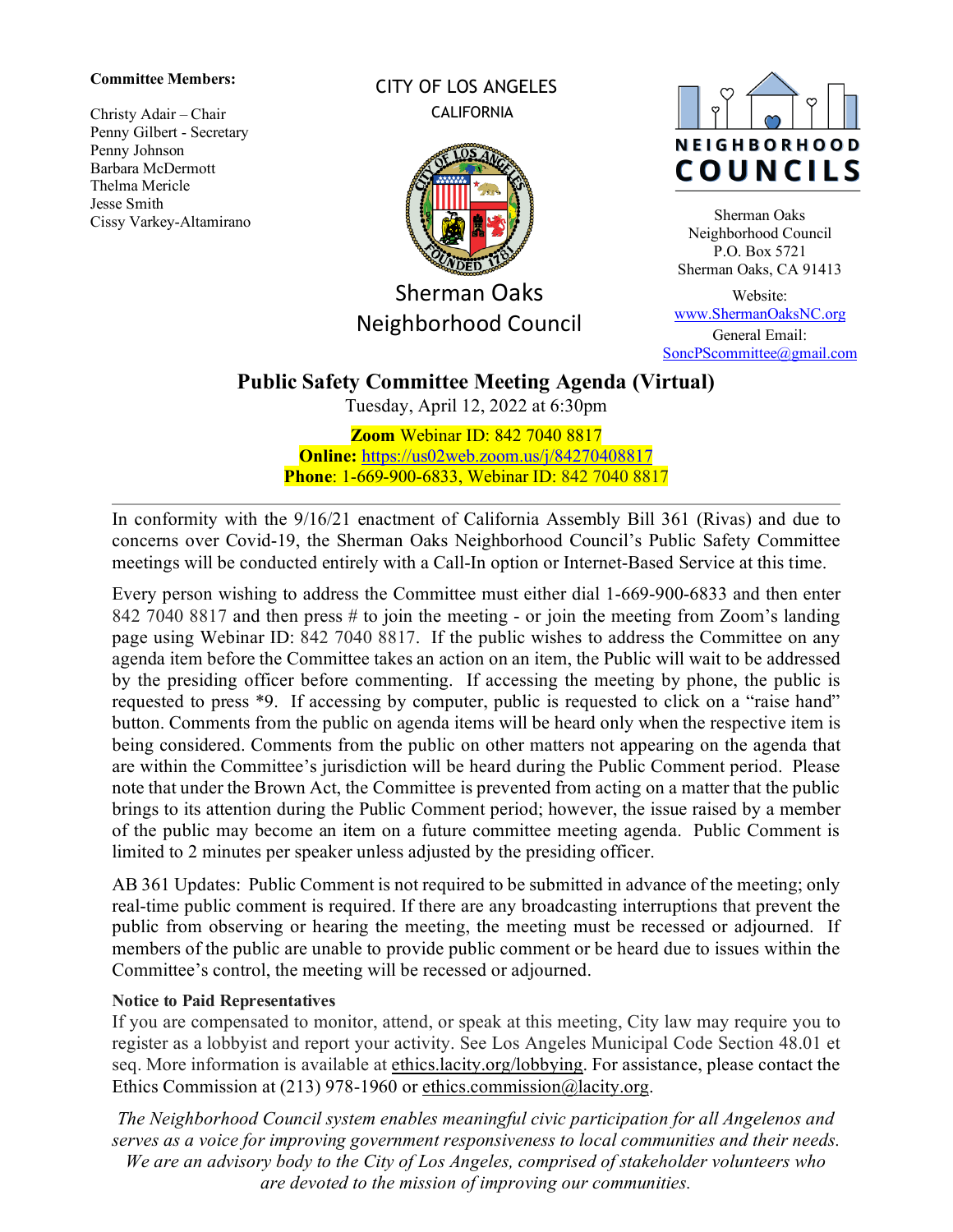Sherman Oaks Neighborhood Council Public Safety Committee Agenda, Tuesday, April 12, 2022 at 6:30 pm Page 2

# **AGENDA**

## **1. The Public Safety Committee ("PSC") Call to Order** - Christy Adair, Chair

- **2. Roll Call** Penny Gilbert, Secretary
- **3. Introductions** Committee, City Officials and Staff
- **4. Covid-19 Crisis Update** Jesse Smith

## **5. Sherman Oaks Senior Lead Officer Update** – Barbara McDermott

- **6. SONC Tree Give Away April 23, 2022 (**10am to 1pm @ 14201 Huston Street)
	- Request entrance to CD4 Office before April  $23^{\text{rd}}$ !
	- 2020 CERT Bags Giveaway  $x \sim 15$  Kits.

## **7. SONC PSC Mission Statement Review**

- Community Outreach Communication and Education
	- o Crime & Safety
	- o Emergency Preparedness

#### **8. Planning Ideas / Goals for 2022**

- CERT Class in North Hollywood, Fire Station 89 (5/3 thru 6/14 6-8:30pm)
- CERT Staging Area Kits possible NPG to support
- Discuss recording each PSC Committee Meeting in full
- **9. Public Comments** Comments by the public on non-agenda items within the Public Safety Committee's jurisdiction.

#### **10. Committee Response** to Public Comment

#### **11. Administrative Motions -** Action Item; Vote Required.

- a) Motion to approve the minutes of the November 9, 2021 Public Safety Meeting.
- b) Motion to approve the minutes of the December 14, 2021 Public Safety Meeting.
- c) Motion to approve the minutes of the January11, 2022 Public Safety Meeting.
- d) Motion to approve the minutes of the March 15, 2022 Public Safety Meeting,

#### **10. Final Committee Business and Announcements**

#### 11. **Adjourn**